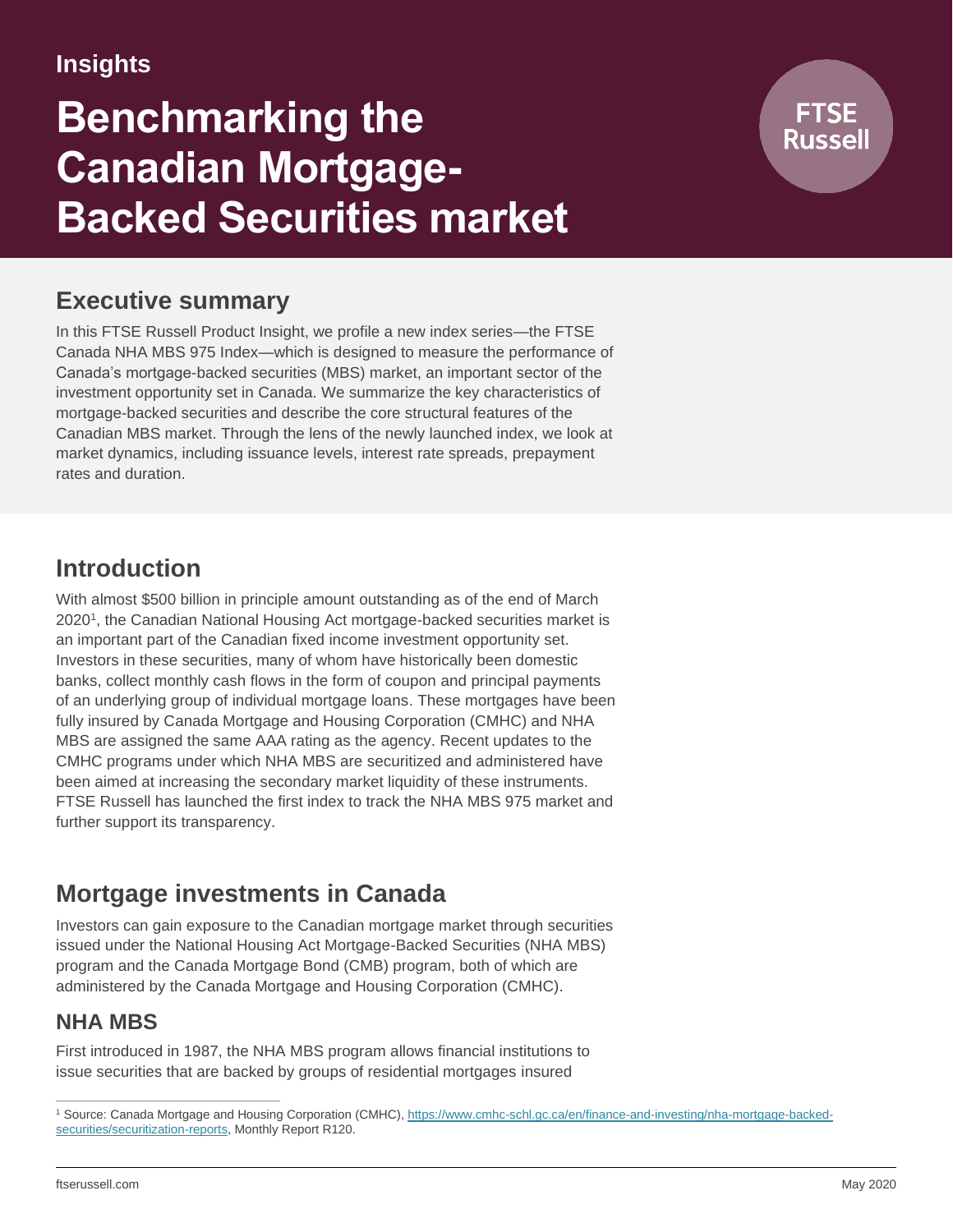under the National Housing Act. The timely payment of principal and interest is fully guaranteed by the CMHC<sup>2</sup>, mitigating the risk to investors that a homeowner will not repay his or her loan. The NHA MBS securities are AAArated, in line with the guarantor CMHC, and are typically classified in the Government Federal<sup>3</sup> sector.



Source: FTSE Russell, for illustrative purposes only.

NHA MBS provide investors with access to a steady stream of monthly interest and principal payments. These principal payments can either be scheduled, as borrowers incrementally reduce the balance owed to the lender, or unscheduled, where borrowers repay their loans early. The nature of these principal payments distinguishes MBS from more traditional fixed income instruments, such as fixedrate bonds typically issued by government or corporate entities.

The size of monthly unscheduled principal payments can vary across global MBS markets based on local mortgage market regulations. They can be relatively limited, as in the case of Canada, or highly variable, as in the case of the US agency MBS market, where cash flows can be highly dependent on the interest rate environment. In Canada, the likelihood of early prepayment is largely consistent, due to an indemnity clause built into the loans themselves. This clause charges the borrower a penalty that is equal to the difference between their existing interest rate and the prevailing market rate, essentially negating the economic benefit to a borrower of refinancing their mortgage at a lower rate. Therefore, the likelihood of early prepayment of the Canadian loans underlying NHA MBS is mitigated by the prepayment penalty provision, and any penalties paid by mortgagors who do repay early are paid to holders of the MBS pool.<sup>4</sup>

According to the data published by CMHC, the annualized partial prepayment rate (PPR) for Canadian NHA MBS has consistently been below 1.5% of the aggregate principal balance.

<sup>&</sup>lt;sup>2</sup> Guarantee is by CMHC in its capacity as an agent of Her Majesty in Right of Canada, which is the legal entity representing Canada's head of state.

<sup>&</sup>lt;sup>3</sup> In accordance with FTSE Canada index classification schematic.

<sup>4</sup> A feature of the NHA MBS 975 pool type.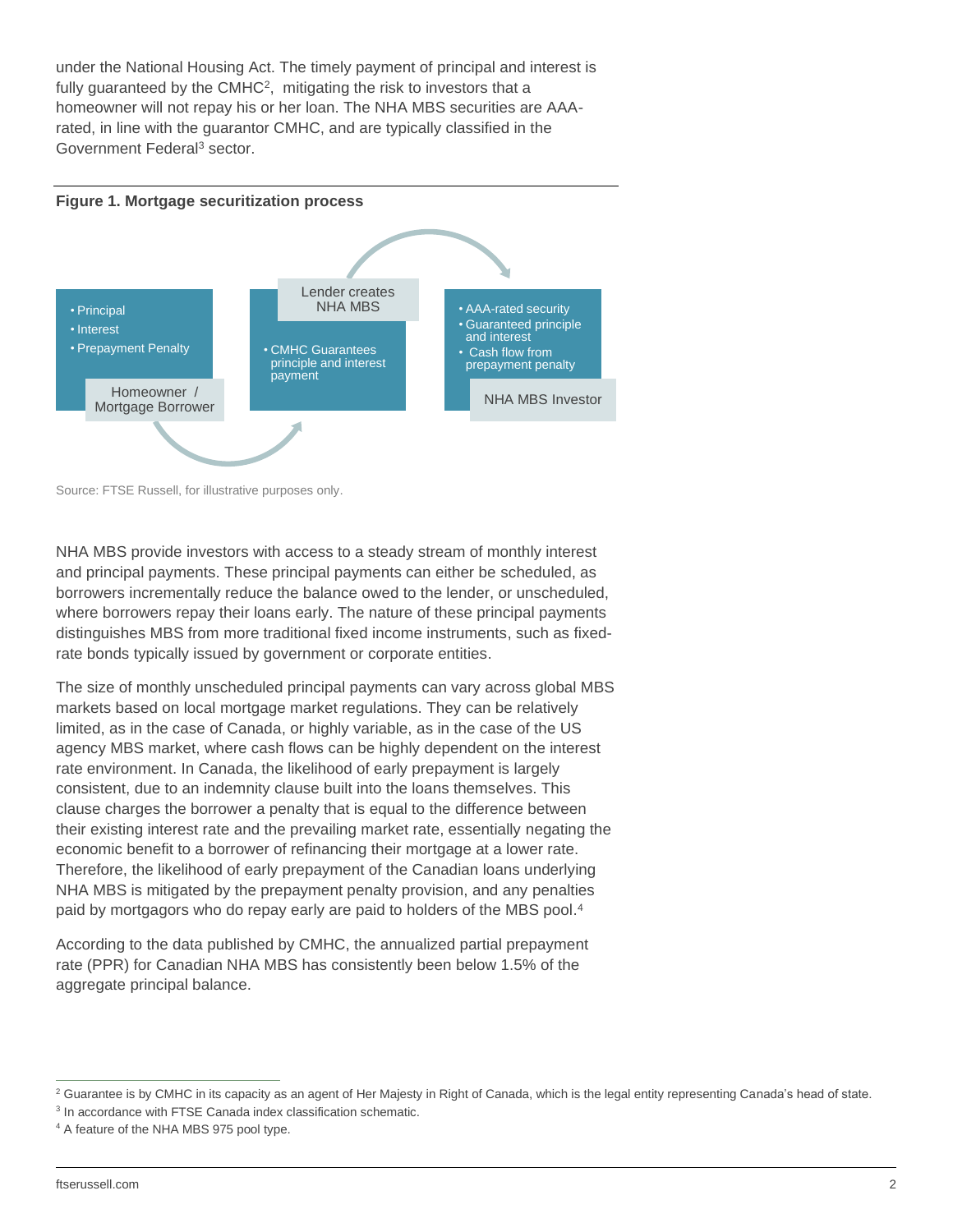**Figure 2. Annualized prepayment rate (%) for 5-year fixed-rate 975 pools**



Source: Canada Mortgage and Housing Corporation (CMHC).

### **NHA MBS 975 pool type**

NHA MBS are issued in different pool types, distinguished by the features of the underlying mortgage loans. The most common mortgage pool type is the "975" type, which consists of traditional fixed-rate mortgages, representing over 80% of all NHA MBS currently outstanding, and approximately 60% of issuance in the last 10 years. Penalties for early prepayments or renegotiations that occur for loans in these pools are paid to the NHA MBS investors. The majority of 975 pools are issued with a 5-year fixed-rate term and are commonly amortized over a 25-year period. 5



**Figure 3. Pool type 975 issuance as a proportion of all NHA MBS issuance**

■ Issue Amount of NHA MBS (All Pools) ■ Issue Amount of NHA MBS 975

Source: CMCH, FTSE Russell.

Other amortization periods on the underlying load are possible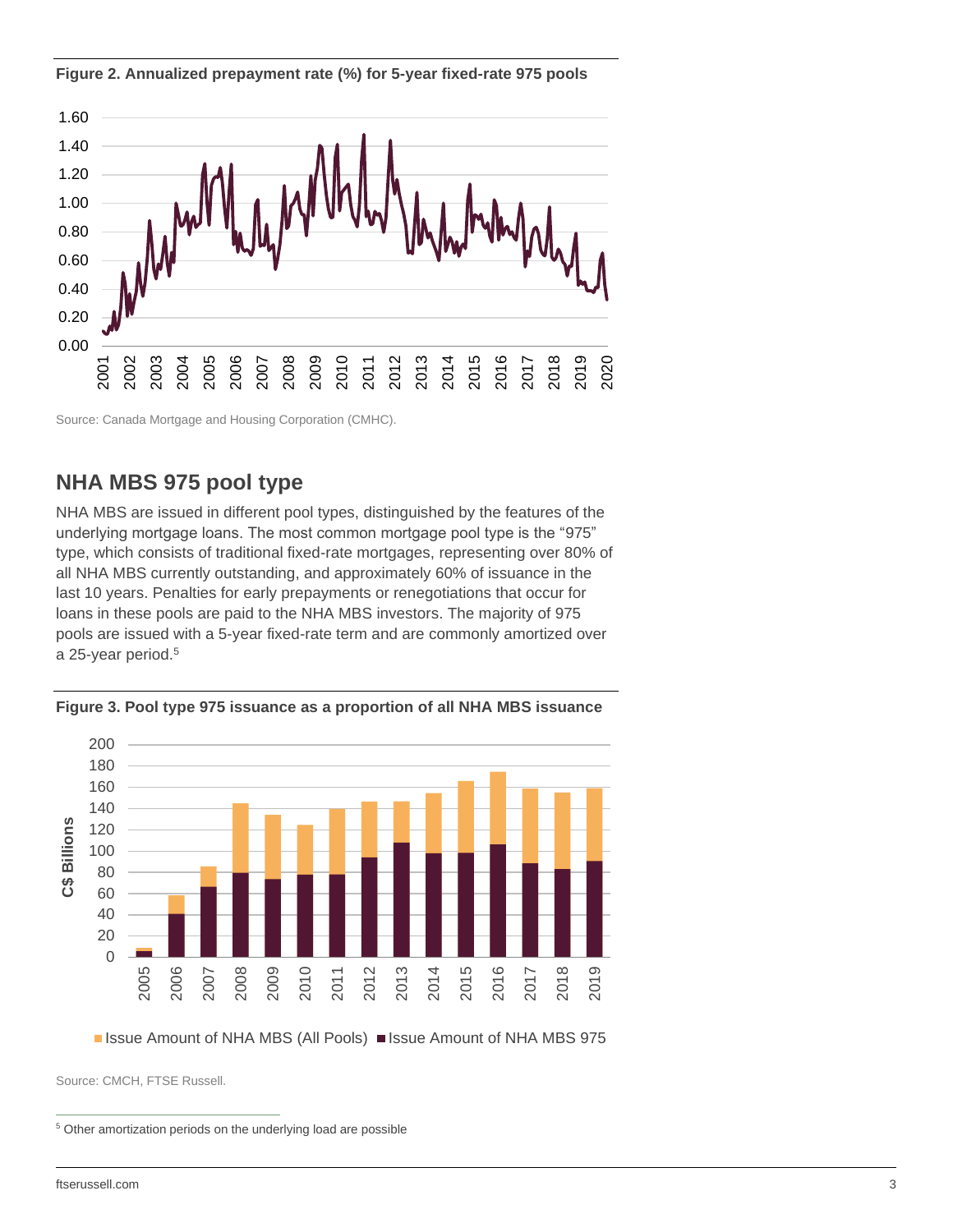# **Canada Mortgage Bonds (CMB)**

Investors can also gain exposure to Canadian mortgages through Canada Mortgage Bonds (CMBs). Since 2001, NHA MBS could be sold to a special purpose entity called the Canada Housing Trust (CHT), which funds these purchases by issuing Canada Mortgage Bonds. CMBs are CMHC-guaranteed, bullet-maturity bonds, with interest payments made semi-annually (for fixed-rate securities) and quarterly (for floating-rate securities) over the term of the issue.



Source: FTSE Russell, for illustrative purposes only.

Over the past 15 years, the issuance of both NHA MBS and CMB programs has grown, with recent new issuance patterns remaining relatively steady. The CMB program has been running at approximately C\$40 billion per year in issuance across fixed-rate and floating-rate bonds, with fixed-rate making up over 70% of the issuance in the last 10 years. Unlike NHA MBS securities, CMBs are eligible for the flagship FTSE Canada Universe Bond Index and the FTSE Canada Floating Rate Note Index<sup>6</sup> respectively. As of March 2020 month-end, CMB fixedrate bonds were the third largest issuer segment in the FTSE Canada Universe Bond Index, with a market capitalization of C\$178.5 billion across 24 bonds.

### **Comparison of the NHA MBS and CMB**

Given that their underlying exposures are related, the yield spreads and performance of these AAA-rated, Government / Federal classified segments, NHA MBS and CMB are often compared. CMB are typically very liquid instruments, with an evolved repo market (which allows the ability to raise shortterm capital through a repurchase contract between two parties), domestic and international demand, and a well-established curve. The NHA MBS market is typically made up of a larger number of securities, with smaller issue sizes, that are purchased by a more concentrated group of investors.

Figure 5 provides historical yield spread of these segments through the indexes that track each instrument type. The relative yield spreads of the FTSE Canada NHA MBS 975 Index and the FTSE Canada Short Term Federal Agency Bond Index are shown over the FTSE Canada Short Term Federal Non-Agency Bond

<sup>&</sup>lt;sup>6</sup> FTSE Canada Universe Bond Index includes securities with fixed rate semi-annual coupon payments; MBS securities are excluded.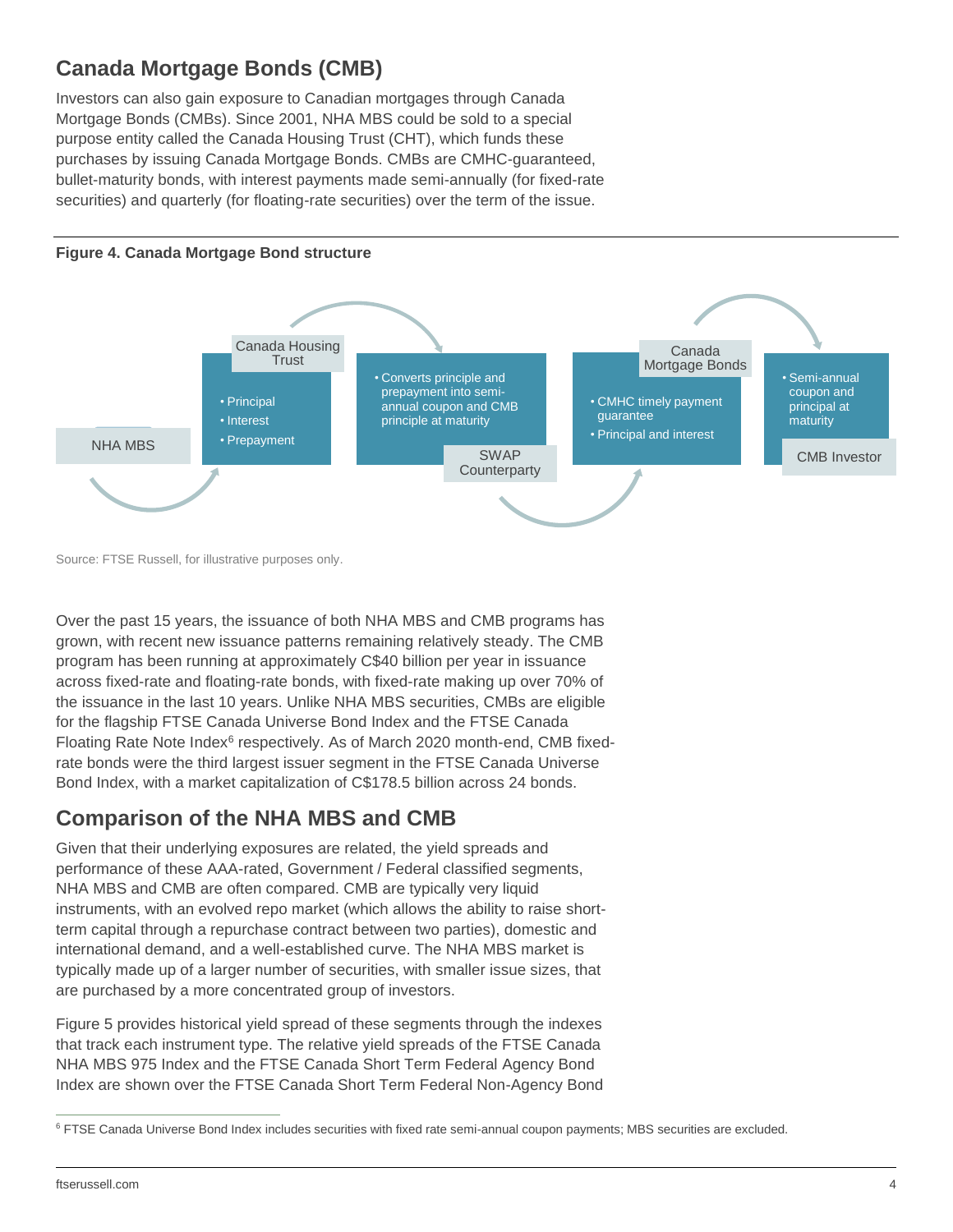Index. <sup>7</sup> By comparison, the NHA MBS has tended to exhibit a wider spread and higher yield.





Source: FTSE Russell. Data as of March month end each year.

Figure 6 shows historical return of NHA MBS 975 Index has been higher than that of other duration-matched government securities.<sup>8</sup>

**Figure 6. Comparison of NHA MBS 975 Index returns versus durationmatched indexes**



Source: FTSE Russell**.** Data as of March month end each year.

<sup>7</sup> FTSE Canada Short Term Federal Non-Agency Bond Index includes issuance from the Government of Canada only.

<sup>&</sup>lt;sup>8</sup> In Figure 7, the performance of NHA MBS, which typically have a term to maturity of less than 5 years, is compared to the 1-5 year component of other FTSE Canada Government Indexes.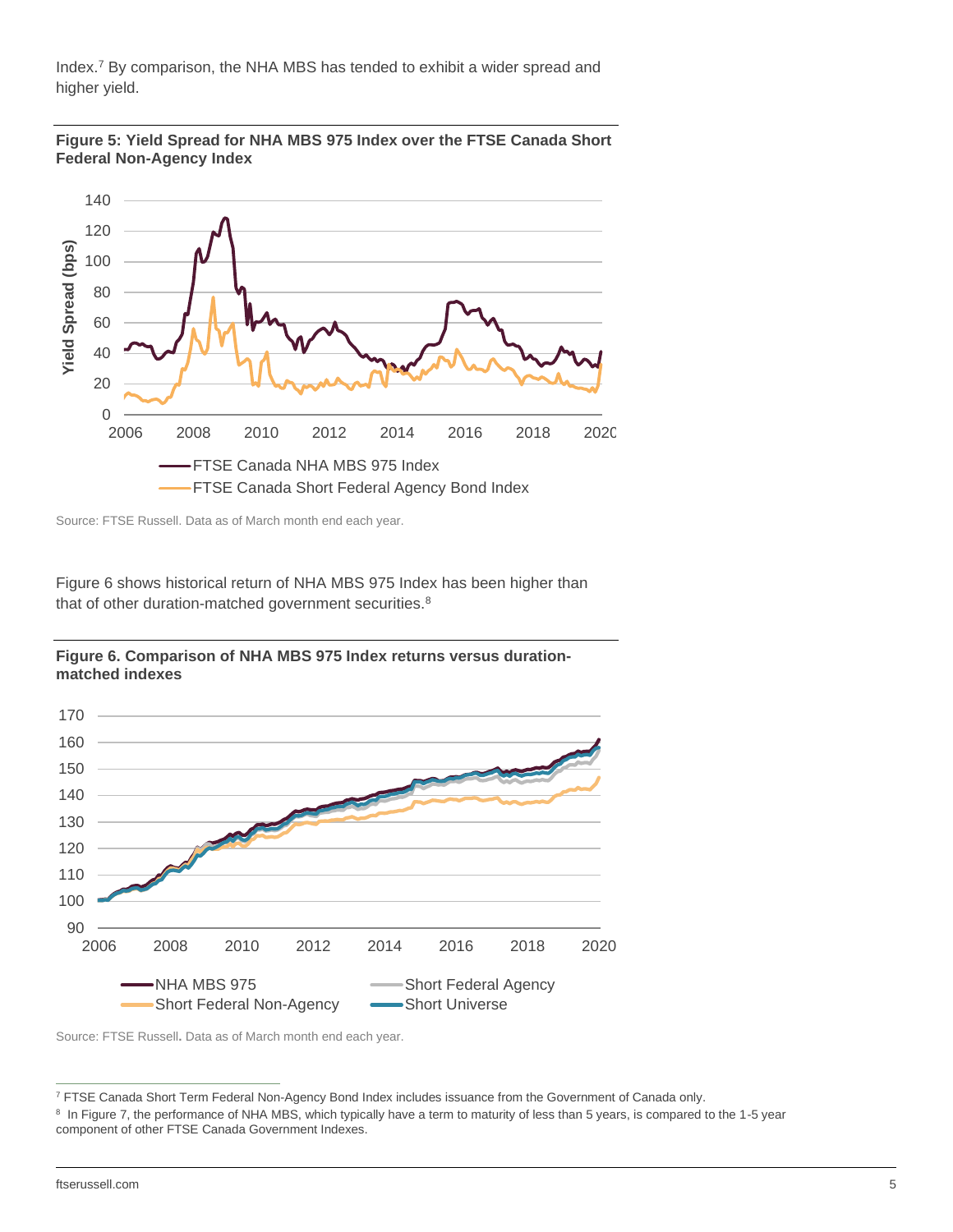# **FTSE Canada brings transparency to the NHA MBS market**

The FTSE Canada NHA MBS 975 Index is the first dedicated index for this segment of Canada's fixed income market. It provides a benchmark for investors to use in the management of their MBS portfolios and offers price transparency to the market.

The NHA MBS 975 Index is a market-cap-weighted index that tracks the 975 pool of NHA MBS with at least one year to maturity and a minimum of C\$200 million in issuance and C\$100 million of bonds outstanding. Index users are able to assess risk using its robust analytics, which utilize the industry standard Linear Liquidation Model (LLM). The index reflects new entries and exits on a monthly basis, and reflects all cash flows (coupon, principal payments, penalty for prepayments) as they are reported.

In addition to providing investors with a tool for risk assessment, a transparent broad market index of the NHA MBS 975 offers diversification to asset allocation previously unavailable through other Canadian benchmarks, as well as captures a breadth of exposure within the index. At the end of March 2020, the NHA MBS 975 Index had a market capitalization of C\$132 billion across 373 securities from 19 issuers, with an average yield of 0.91% and a duration of 2.3 years. Figure 7 shows the distribution for the top 10 issuers in the index as of March 2020 month end. Typically issued by some of the major lenders in Canada, given the CMHC guarantees, NHA MBS are rated AAA and classified as Government Federal in the FTSE Canada index schematic, which is comparable with CMB securities.





Source: FTSE Russell. Data as of March 2020 month end.

Due to the natural issuance pattern in this sector, the index provides a fairly even weights distribution across the maturity spectrum, as demonstrated in Figure 8.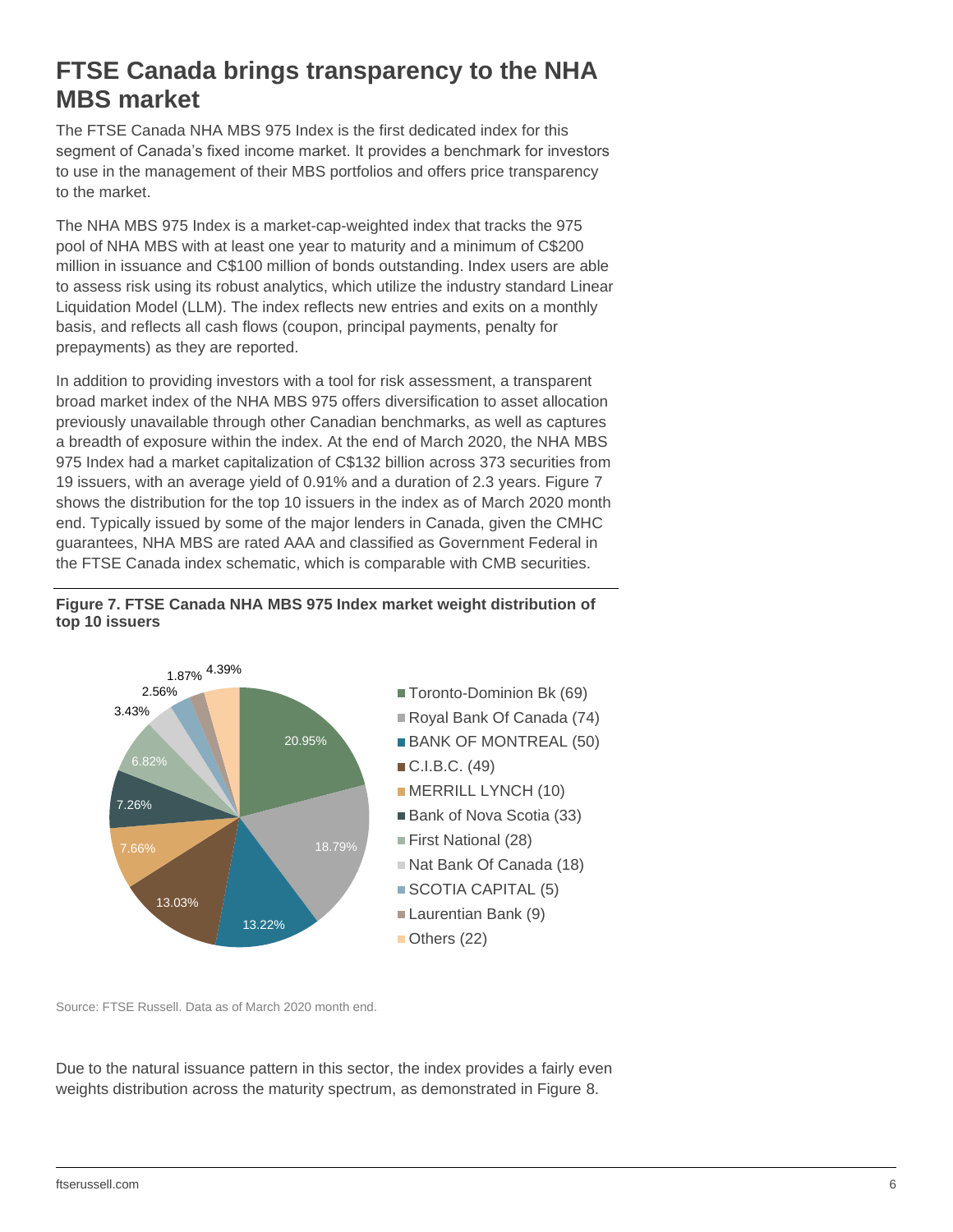

#### **Figure 8. FTSE Canada NHA MBS 975 Index market weight distribution by term**

Source: FTSE Russell. Data as of March 2020 month end.

As we saw in earlier analysis, the NHA MBS 975 Index has historically offered some outperformance and yield pick-up in comparison with FTSE Canada Federal Agency Indexes (which consists primarily of CMB securities) and other government bond indexes published by FTSE Canada. Over the past 15 years, the NHA MBS 975 Index has shown a higher return and a lower volatility when compared to other government bond segments in Canada. It has also provided a higher yield with a lower duration.



**Figure 9. FTSE Canada NHA MBS 975 Index returns compared to standard deviation**

Source: FTSE Russell. Data from December 2005 to March 2020, inclusive.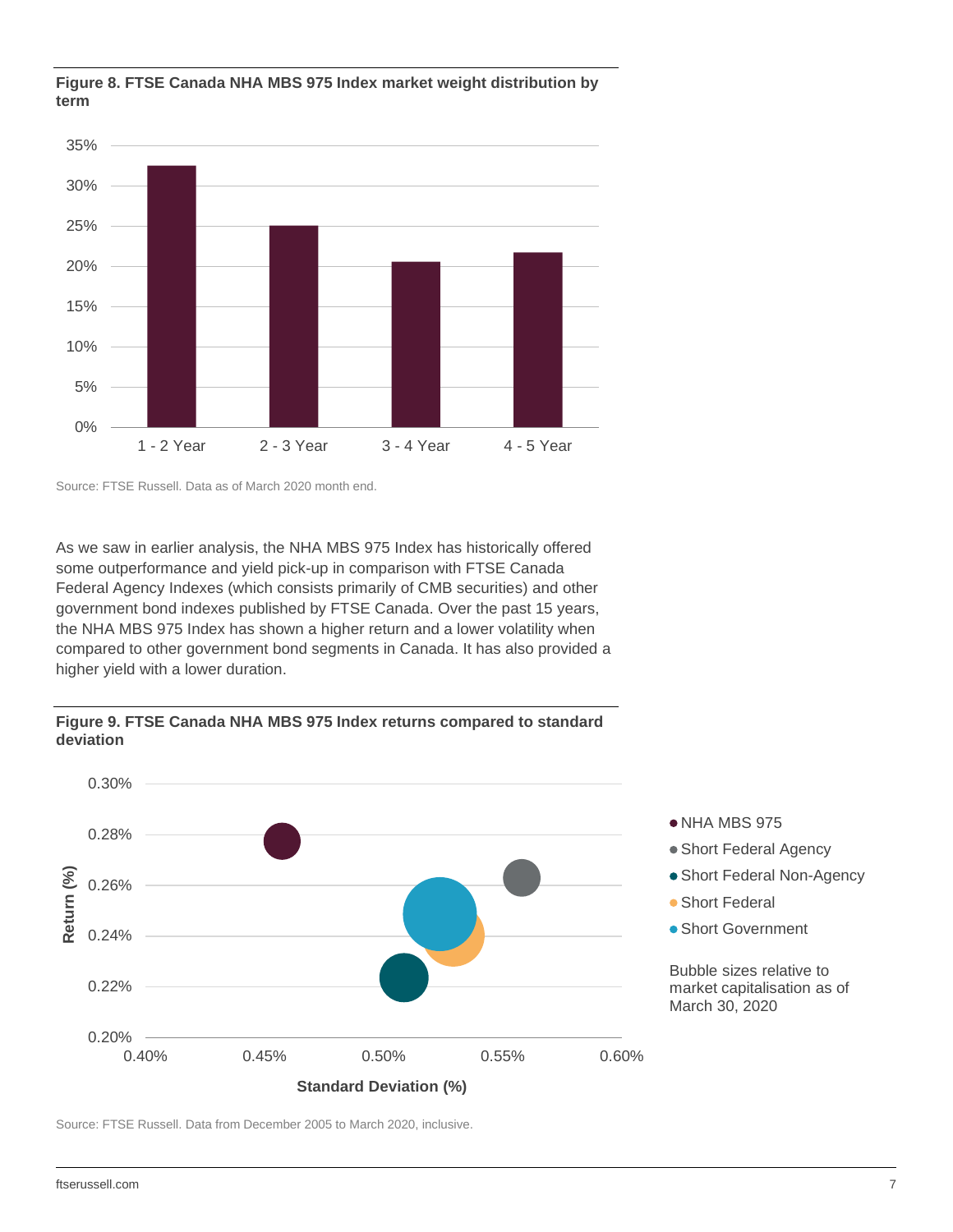# **Summary**

The development of a dedicated benchmark for the NHA MBS 975 asset class is a critical step in adding transparency to this market as it continues to grow in prominence. Now, more than ever, it is critical for investors to have access to additional tools to manage their investment choice set, enabling them to diversify their asset allocations and access the breadth of fixed income market opportunities available in Canada.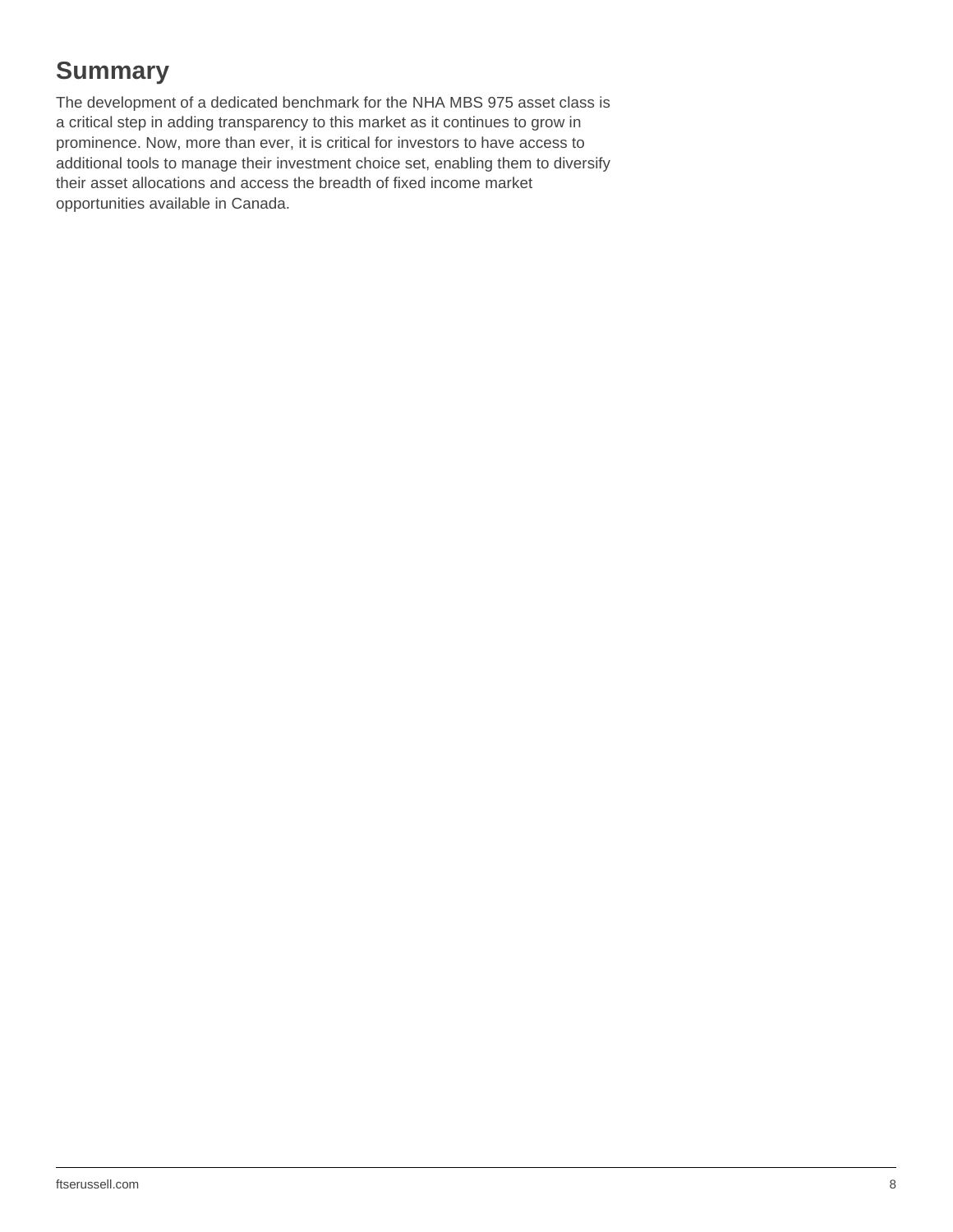# **Appendix: Comparison of mortgage securitization in Canada and the US**

When looking at the Canadian MBS market, comparisons are often drawn with the much larger and more complex US agency MBS market. The US agency MBS market refers to pass-through pools guaranteed by three US government agencies: Freddie Mac, Fannie Mae and Ginnie Mae. These agencies guarantee the principal payment of a "pool" of mortgage loans in exchange for a fee, similar to the CMHC backing of Canadian mortgages. The behavior of the two markets is fairly distinct, however, with an important difference worth highlighting.

Prepayment risk is one of the fundamental considerations of investing in mortgage securities, since the speed at which an MBS holder receives unscheduled principal payments is core to the security's risk and valuation. US mortgage borrowers are not subject to the same type of prepayment penalties as their Canadian counterparts, hence US MBS prepayments can be highly volatile and correlated to the interest rate environment vis a vis the economic advantage to refinance.<sup>9</sup> These dynamics result in very different duration profiles in the two markets (see Figure 7), with Canadian mortgages maintaining a steady duration profile, while US mortgage duration tends to fluctuate. The homeowner behavior driving mortgage prepayments, which accelerate when interest rates are falling, mean that US MBS are also negatively convex, which is not true for Canadian NHA MBS.

#### **Figure 10. Comparison of the Canada NHA MBS 975 Index and FTSE US MBS Index duration**



Source: FTSE Russell. Data as of March month end each year.

<sup>&</sup>lt;sup>9</sup> In the context of agency guaranteed MBS pass through pools, defaults are also a cause of prepayment as the agencies repay defaulted / delinquent loans.